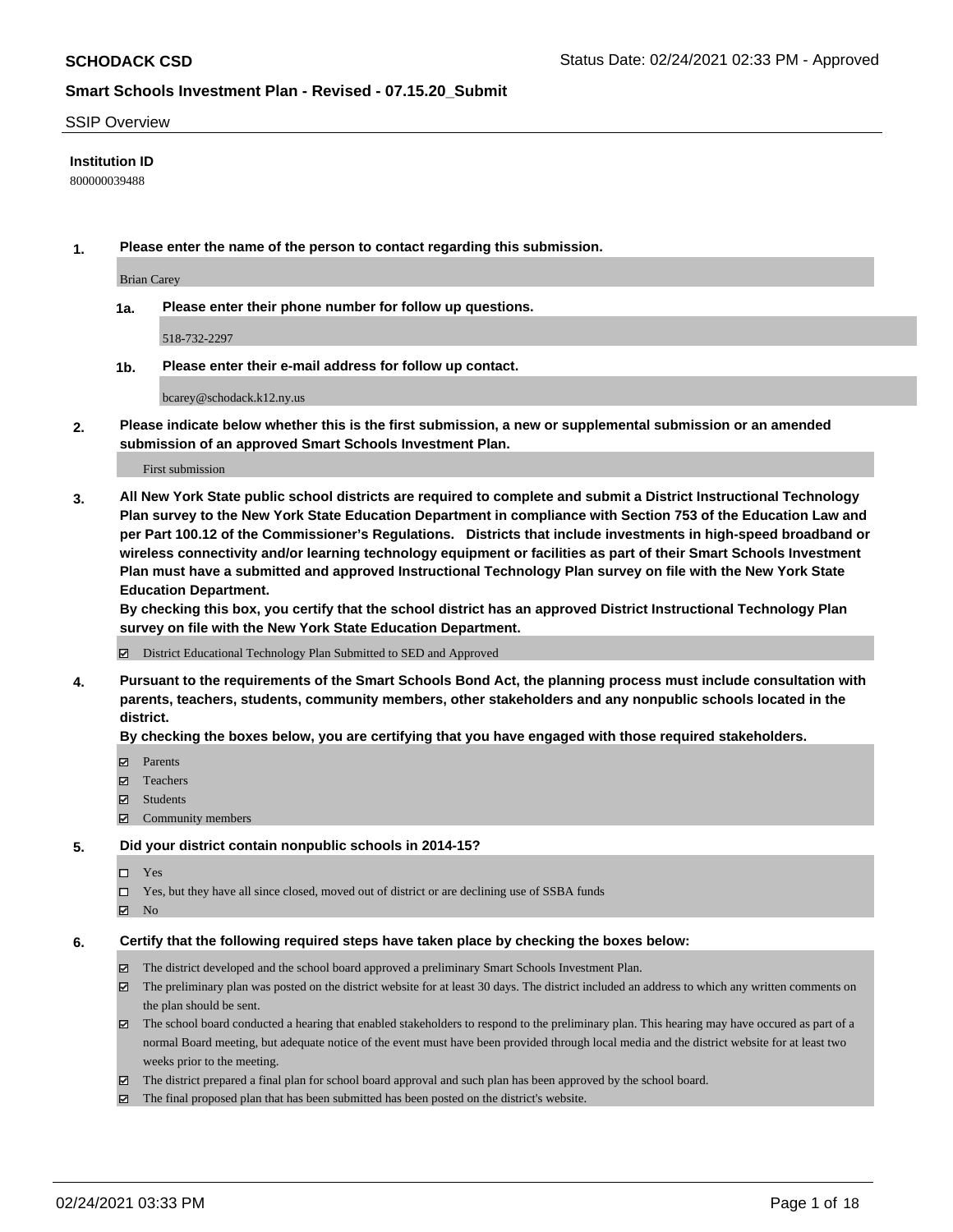SSIP Overview

**6a. Please upload the proposed Smart Schools Investment Plan (SSIP) that was posted on the district's website, along with any supporting materials. Note that this should be different than your recently submitted Educational Technology Survey. The Final SSIP, as approved by the School Board, should also be posted on the website and remain there during the course of the projects contained therein.**

Schodack\_CSD\_SSIP.pdf Public\_Hearing\_for\_Schodack\_CSD\_-\_Feb\_25\_2016\_1.pdf

**6b. Enter the webpage address where the final Smart Schools Investment Plan is posted. The Plan should remain posted for the life of the included projects.**

https://www.schodack.k12.ny.us/2020/08/smart-schools-investment-plan/

**7. Please enter an estimate of the total number of students and staff that will benefit from this Smart Schools Investment Plan based on the cumulative projects submitted to date.**

1,085

**8. An LEA/School District may partner with one or more other LEA/School Districts to form a consortium to pool Smart Schools Bond Act funds for a project that meets all other Smart School Bond Act requirements. Each school district participating in the consortium will need to file an approved Smart Schools Investment Plan for the project and submit a signed Memorandum of Understanding that sets forth the details of the consortium including the roles of each respective district.**

 $\Box$  The district plans to participate in a consortium to partner with other school district(s) to implement a Smart Schools project.

**9. Please enter the name and 6-digit SED Code for each LEA/School District participating in the Consortium.**

| <b>Partner LEA/District</b> | <b>ISED BEDS Code</b> |
|-----------------------------|-----------------------|
| (No Response)               | (No Response)         |

**10. Please upload a signed Memorandum of Understanding with all of the participating Consortium partners.**

(No Response)

**11. Your district's Smart Schools Bond Act Allocation is:**

\$673,090

**12. Final 2014-15 BEDS Enrollment to calculate Nonpublic Sharing Requirement**

|            | <b>Public Enrollment</b> | Nonpublic Enrollment | Total Enrollment | l Nonpublic Percentage |
|------------|--------------------------|----------------------|------------------|------------------------|
| Enrollment | 889                      |                      | 889.00           | 0.00                   |

**13. This table compares each category budget total, as entered in that category's page, to the total expenditures listed in the category's expenditure table. Any discrepancies between the two must be resolved before submission.**

|                                                 | Sub-Allocations | <b>Expenditure Totals</b> | <b>Difference</b> |
|-------------------------------------------------|-----------------|---------------------------|-------------------|
| School Connectivity                             | 249,288.00      | 249,288.00                | 0.00              |
| Connectivity Projects for<br><b>Communities</b> | 0.00            | 0.00                      | 0.00              |
| Classroom Technology                            | 59,696.00       | 59,696.00                 | 0.00              |
| Pre-Kindergarten Classrooms                     | 0.00            | 0.00                      | 0.00              |
| Replace Transportable<br>Classrooms             | 0.00            | 0.00                      | 0.00              |
| High-Tech Security Features                     | 0.00            | 0.00                      | 0.00              |
| Nonpublic Loan                                  | 0.00            | 0.00                      | 0.00              |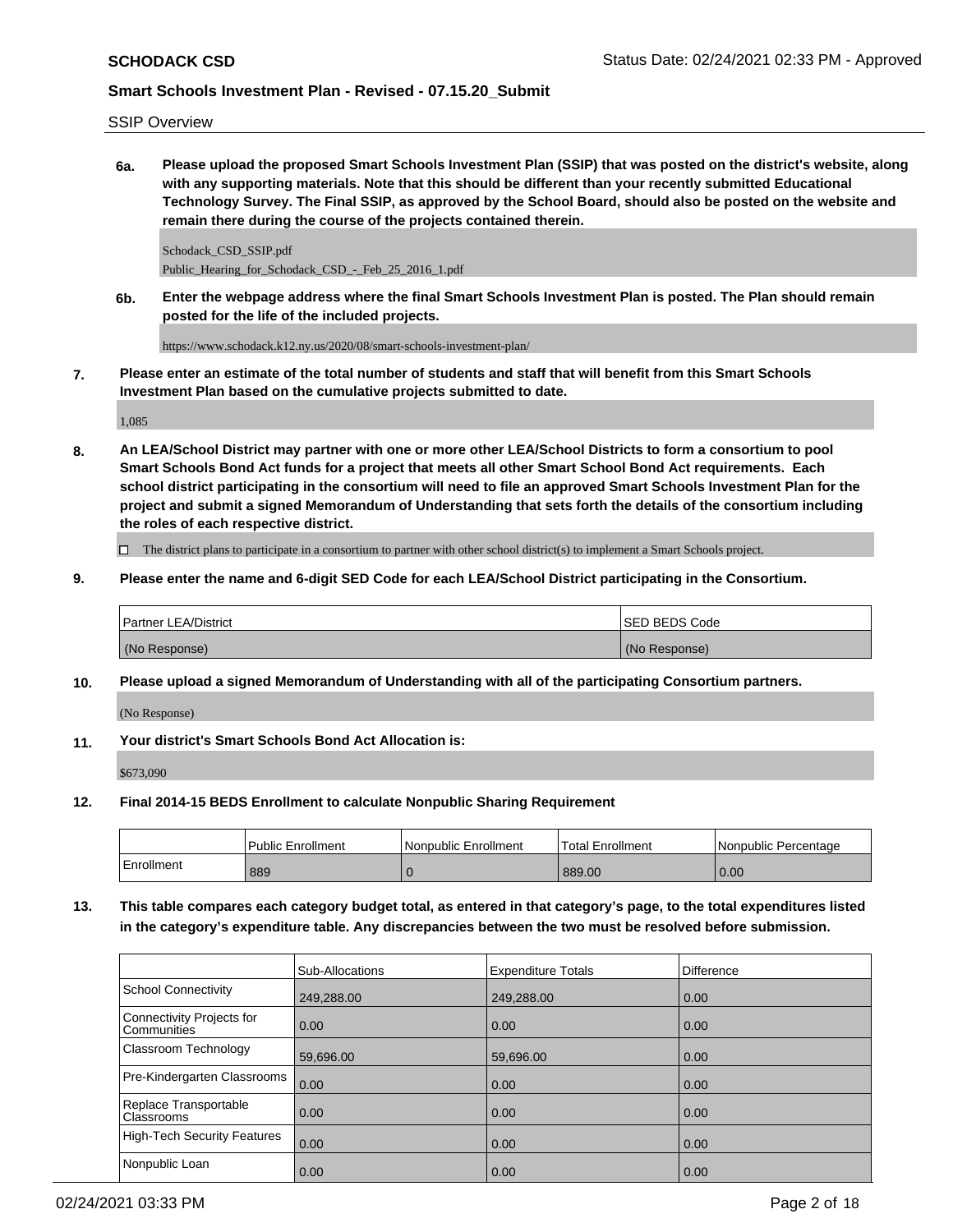SSIP Overview

|         | Sub-Allocations | Expenditure Totals | Difference |
|---------|-----------------|--------------------|------------|
| Totals: | 308,984         | 308.984            |            |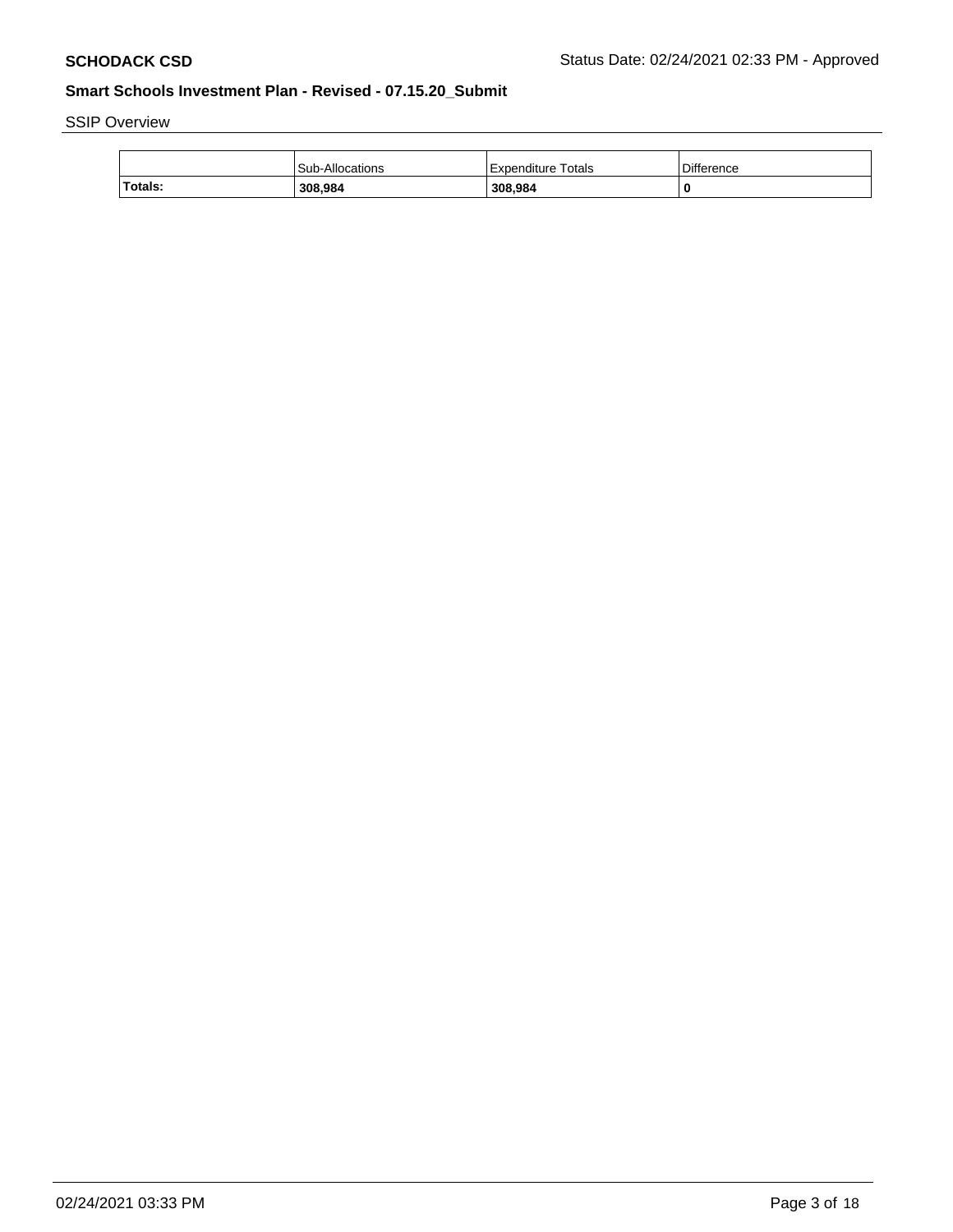School Connectivity

- **1. In order for students and faculty to receive the maximum benefit from the technology made available under the Smart Schools Bond Act, their school buildings must possess sufficient connectivity infrastructure to ensure that devices can be used during the school day. Smart Schools Investment Plans must demonstrate that:**
	- **• sufficient infrastructure that meets the Federal Communications Commission's 100 Mbps per 1,000 students standard currently exists in the buildings where new devices will be deployed, or**
	- **• is a planned use of a portion of Smart Schools Bond Act funds, or**
	- **• is under development through another funding source.**

**Smart Schools Bond Act funds used for technology infrastructure or classroom technology investments must increase the number of school buildings that meet or exceed the minimum speed standard of 100 Mbps per 1,000 students and staff within 12 months. This standard may be met on either a contracted 24/7 firm service or a "burstable" capability. If the standard is met under the burstable criteria, it must be:**

**1. Specifically codified in a service contract with a provider, and**

**2. Guaranteed to be available to all students and devices as needed, particularly during periods of high demand, such as computer-based testing (CBT) periods.**

### **Please describe how your district already meets or is planning to meet this standard within 12 months of plan submission.**

For our external internet connection, Schodack currently exceeds the recommended speed of the Federal Communications Commission's minimum speed standard of 100 Mbps per 1,000 students. We currently have a connection speed of 135 Mbps which exceeds the recommended speed. However, internal networking equipment falls short of this goal. The plan includes upgrades to internal network switches and wireless access points to more current models that are under service contracts and fit into our existing infrastructure to increase performance and reliability.

- **1a. If a district believes that it will be impossible to meet this standard within 12 months, it may apply for a waiver of this requirement, as described on the Smart Schools website. The waiver must be filed and approved by SED prior to submitting this survey.**
	- $\Box$  By checking this box, you are certifying that the school district has an approved waiver of this requirement on file with the New York State Education Department.
- **2. Connectivity Speed Calculator (Required). If the district currently meets the required speed, enter "Currently Met" in the last box: Expected Date When Required Speed Will be Met.**

|                  | l Number of | Required Speed | Current Speed in | Expected Speed | <b>Expected Date</b>                    |
|------------------|-------------|----------------|------------------|----------------|-----------------------------------------|
|                  | Students    | l in Mbps      | <b>Mbps</b>      | to be Attained | When Required                           |
|                  |             |                |                  |                | l Within 12 Months ISpeed Will be Met l |
| Calculated Speed | 900         | 90.00          | 135              | 135            | currently met                           |

# **3. Describe how you intend to use Smart Schools Bond Act funds for high-speed broadband and/or wireless connectivity projects in school buildings.**

During our recently completed capital project, we were able to upgrade all of our internal wiring and fiber connections. Unfortunately, we were only able to upgrade some of our internal networking equipment and continue to use some hardware that is 8+ years old. The mismatch of old vs new networking equipment causes many challenges. Most of the older equipment is no longer supported and out of warranty.

We will be replacing the remaining outdated and unsupported network switches and wireless access points in both school buildings. Once these replacements are installed we will have a more robust network and will be able to enforce some rules and configurations that are not available until the old equipment is removed.

All switches and wireless access points are replacements for existing equipment and therefore this does not require any additional network wiring installations.

A district goal is to expand high-speed broadband / wireless internet connectivity in district that will allow community access within school buildings and on school grounds by upgrading the existing guest availability. The district will provide the community with scheduled times to access the internet outside of the standard school day schedule. The district will also be looking at the potential of opening schools after hours to allow community members access to the internet. Broadcast of school events - athletics, concerts, graduation...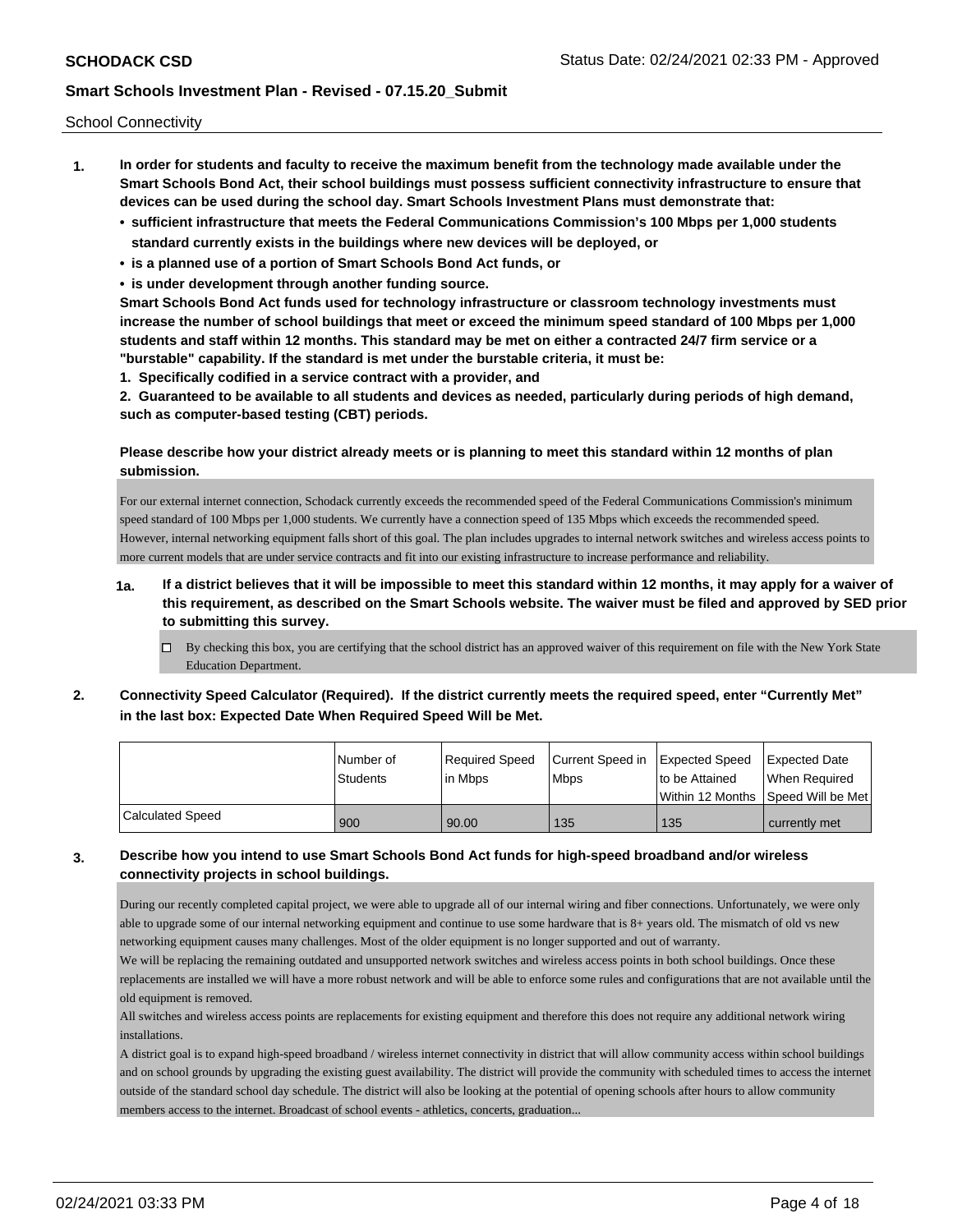School Connectivity

**4. Describe the linkage between the district's District Instructional Technology Plan and how the proposed projects will improve teaching and learning. (There should be a link between your response to this question and your responses to Question 1 in Section IV - NYSED Initiatives Alignment: "Explain how the district use of instructional technology will serve as a part of a comprehensive and sustained effort to support rigorous academic standards attainment and performance improvement for students."** 

#### **Your answer should also align with your answers to the questions in Section II - Strategic Technology Planning and the associated Action Steps in Section III - Action Plan.)**

The Schodack Central School District (SCSD) envisions a program that will foster a culture within the school and community that values and supports the ever-changing nature of the technological competencies as an integral educational and lifelong skill. We will implement technology that will support all learners in reaching their highest potential. We will select and employ technology that promotes collaboration, research, critical thinking, creativity, decision making, problem-solving, reflection, and citizenship for all stakeholders. SCSD will go through the process of selecting and implementing appropriate technology that allows for student, faculty and community collaborations, critical thinking, creation, and reflection based on current best practices. We are committed to providing reliable access to technology and devices in order to support teaching and learning at all levels. It is imperative that SCSD ensures equitable distribution of district funds for state of the art technology, infrastructure, and upkeep at all grade levels. Through targeted professional development, SCSD will provide students and faculty quality instruction in the use and evaluation of technology. SCSD will ensure all students, despite diverse learning needs, will have access to the curriculum at the same level and complexity as their peers; including enrichment opportunities grade-level peers may participate in.

In order for the Schodack School District to be successful in the mission of improving teaching and learning in the classroom and to address the goals of our NYS approved Instructional Technology Plan, we must be successful in developing a culture that expects digital connectivity and technology in our schools. Implementation of technology that will support all learners in reaching their highest potential is the district's top priority. The technology infrastructure (networking hardware and wiring) must be reliable, dependable, high performance, sustainable, and expandable. The school district has demonstrated a commitment to a digital learning environment by transitioning all faculty to mobile devices and has successfully implemented a 1:1 device program for all students grade 7-12. The district has and will continue to analyze the needs of the students, teachers, administrators, and the community. A primary outcome of our Instructional Technology Plan is to address the needs of the stakeholders and provide them with the tools to be successful both within and outside of the classroom. The Schodack Central School District understands and values high-quality professional development for our faculty and staff and, as such, our Professional Development Planning Committee seeks to provide training opportunities that are grounded in research regarding best practices for utilizing technology within the classroom at all levels, Kindergarten through 12th grade. We believe that our SSIP will help us meet the goals (listed below) of our approved Instructional Technology Plan.

Goal #1 - Students will use technology as a tool in all aspects of the curriculum to build understandings in Grades K-12. The use of technology will support critical thinking, collaboration, creativity, and communication. This will be done by developing a broad, challenging and engaging curriculum that will provide students with the knowledge and skills necessary to meet the challenges of the twenty-first century.

Goal #2 - To continuously improve teachers' technological competencies, offer on-going professional development and to provide opportunities for collaboration. This will enable teachers to utilize technology to create student-centered environments that enhance teaching and learning and to continuously improve ways in which technology can be utilized to meet students' needs.

Goal #3 - Schodack's network infrastructure plays a crucial role in supporting it's learning environment. The infrastructure is essential to supporting district servers, switches, Internet providers, software programs, apps, desktops, iPads, Chromebooks, tablets, laptops as well as staff and studentowned devices. The network must support present and future needs with increased reliability, improved network speed, and enhancing security to support teaching and learning within our schools.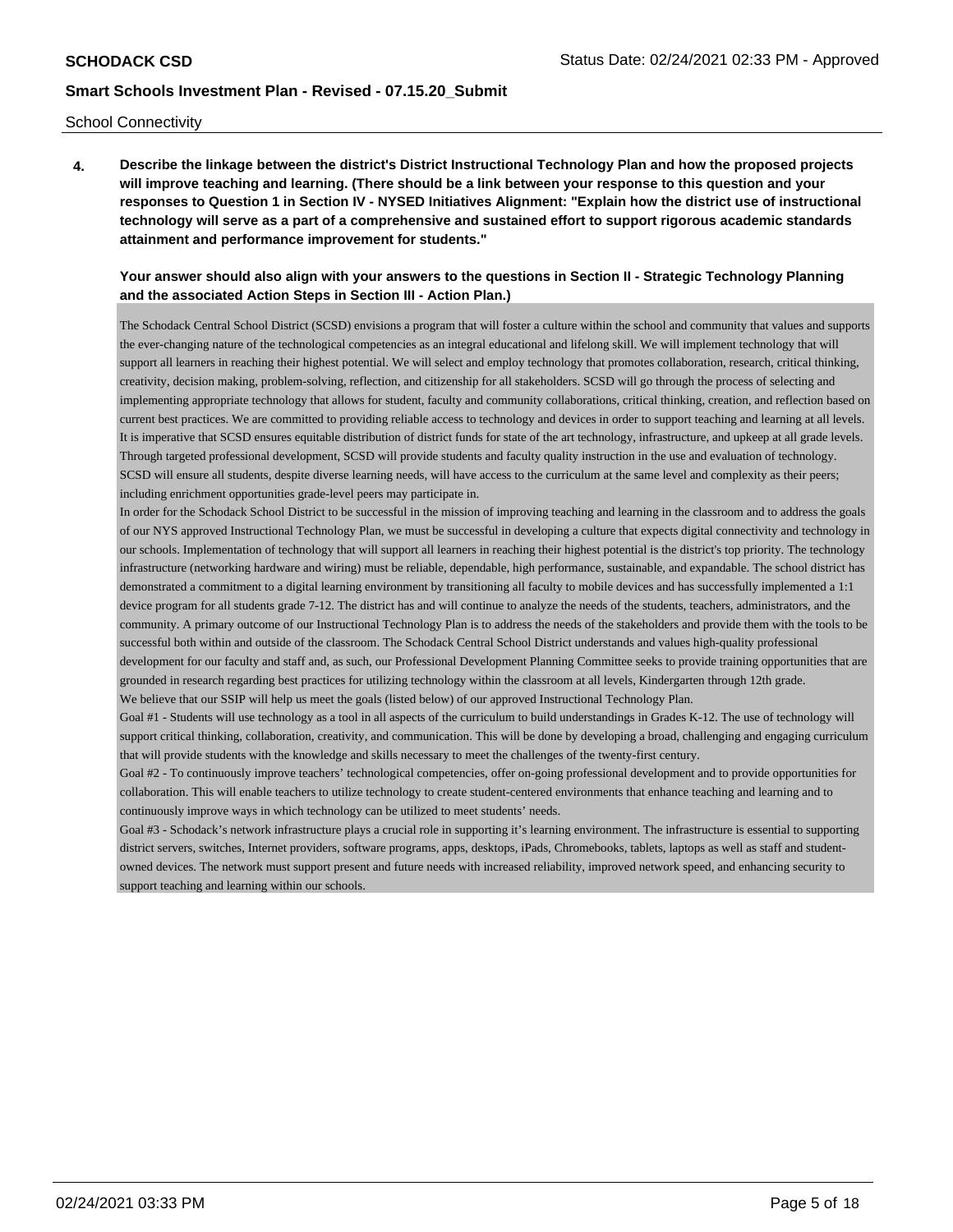#### School Connectivity

**5. If the district wishes to have students and staff access the Internet from wireless devices within the school building, or in close proximity to it, it must first ensure that it has a robust Wi-Fi network in place that has sufficient bandwidth to meet user demand.**

#### **Please describe how you have quantified this demand and how you plan to meet this demand.**

A major goal of School Connectivity is to provide students and staff access from wireless devices within the school building. We are seeing staff and students that often have not just 1 but sometimes 2 or 3 wireless devices that require connectivity.

Our current wireless technology falls short of being able to provide a robust and reliable wireless experience with sufficient bandwidth to meet everincreasing wireless demands. Additionally, we are unable to provide a simple to use and protected guest network that the public can use while in District Buildings.

Upgrades to our wireless system will help us provide a safe, reliable, and robust wireless network to all students, staff, and public guests while protecting district assets from malicious behavior. We currently have a partial deployment of a robust and modern wireless system and this plan includes replacement devices for all older wireless access points. Upon completion of this project, we will have only one centrally managed wireless system.

A crucial part of providing a robust and safe wireless system includes having the proper back end switches to support the access points. The network switch upgrades compliment the wireless access points to provide these goals.

**6. Smart Schools plans with any expenditures in the School Connectivity category require a project number from the Office of Facilities Planning. Districts must submit an SSBA LOI and receive project numbers prior to submitting the SSIP. As indicated on the LOI, some projects may be eligible for a streamlined review and will not require a building permit.**

**Please indicate on a separate row each project number given to you by the Office of Facilities Planning.**

Project Number 49-15-01-04-7-999-BA1

**7. Certain high-tech security and connectivity infrastructure projects may be eligible for an expedited review process as determined by the Office of Facilities Planning.**

**Was your project deemed eligible for streamlined review?**

Yes

**7a. Districts that choose the Streamlined Review Process will be required to certify that they have reviewed all installations with their licensed architect or engineer of record and provide that person's name and license number. The licensed professional must review the products and proposed method of installation prior to implementation and review the work during and after completion in order to affirm that the work was codecompliant, if requested.**

I certify that I have reviewed all installations with a licensed architect or engineer of record.

**8. Include the name and license number of the architect or engineer of record.**

| Name         | License Number |
|--------------|----------------|
| James Graham | 2387901        |

**9. Public Expenditures – Loanable (Counts toward the nonpublic loan calculation)**

|                                                                                       |                                        |                  | 0.00                 |                   |
|---------------------------------------------------------------------------------------|----------------------------------------|------------------|----------------------|-------------------|
| (No Response)                                                                         | (No Response)                          | (No<br>Response) | (No<br>Response)     | 0.00              |
| Select the allowable expenditure type.<br>Repeat to add another item under each type. | <b>PUBLIC</b> Items to be<br>Purchased | Quantity         | <b>Cost Per Item</b> | <b>Total Cost</b> |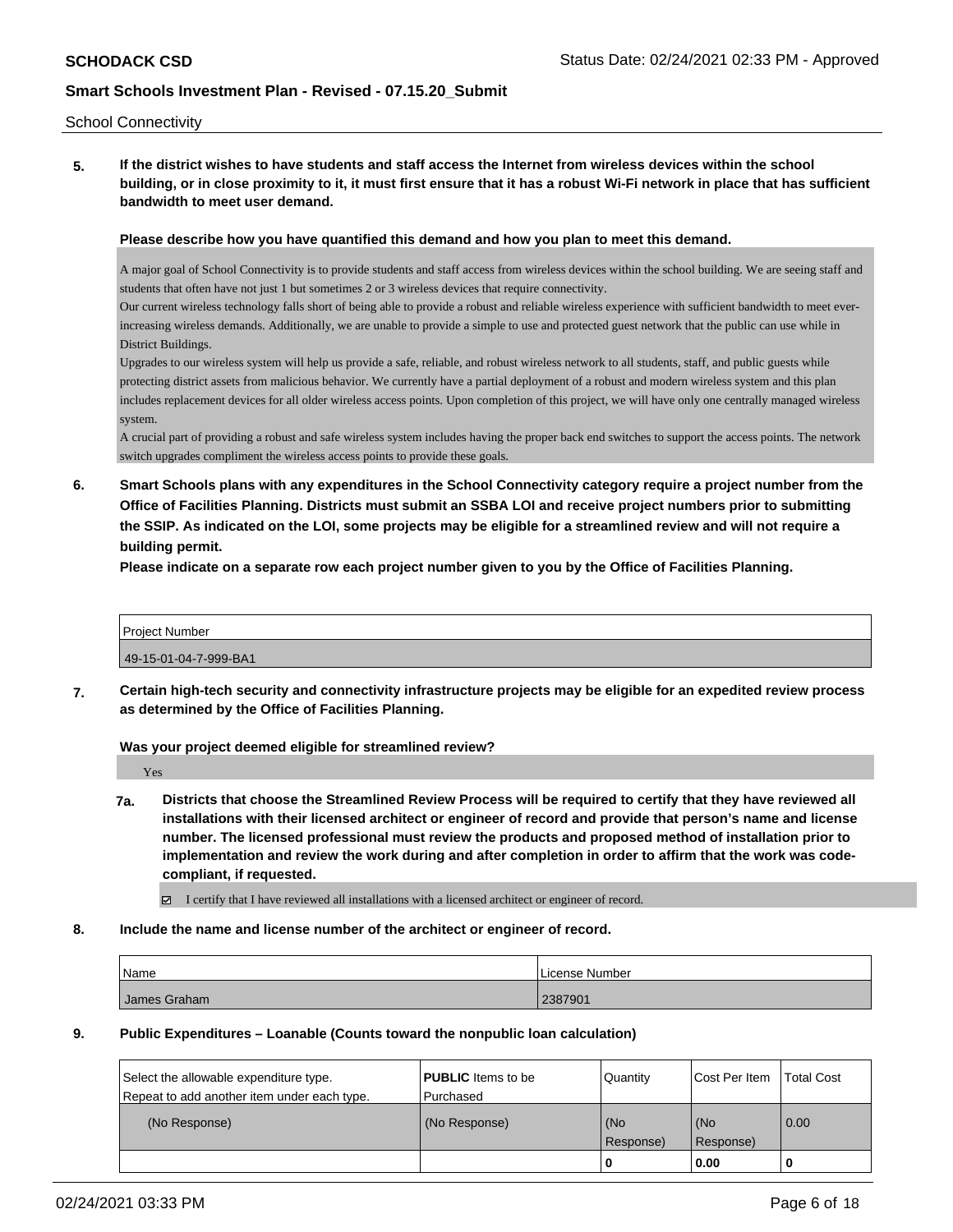School Connectivity

# **10. Public Expenditures – Non-Loanable (Does not count toward nonpublic loan calculation)**

| Select the allowable expenditure<br>type.<br>Repeat to add another item under<br>each type. | <b>PUBLIC</b> Items to be purchased                                                                                                                                                                                           | Quantity       | Cost per Item | <b>Total Cost</b> |
|---------------------------------------------------------------------------------------------|-------------------------------------------------------------------------------------------------------------------------------------------------------------------------------------------------------------------------------|----------------|---------------|-------------------|
| <b>Network/Access Costs</b>                                                                 | Wireless access point: Meraki MR53<br>IEEE 802.11ac 2.50 Gbit/s Wireless<br>Access Point - 5 GHz, 2.40 GHz -<br>MIMO Technology - 1 x Network (RJ-<br>45) - Ceiling Mountable, Wall<br>Mountable, Desktop                     | 43             | 985.00        | 42,355.00         |
| <b>Network/Access Costs</b>                                                                 | Wireless access point license: Meraki<br>MR Enterprise Cloud Controller<br>License, 5 Years - Meraki MR Series<br>Access Point - Subscription License - 5<br><b>Year License Validation Period</b>                            | 43             | 261.00        | 11.223.00         |
| Network/Access Costs                                                                        | Network switch: Meraki MS250-48FP<br>Ethernet Switch - 48 Ports -<br>Manageable - 3 Layer Supported -<br>Modular - Twisted Pair, Optical Fiber -<br>1U High - Rackmountable, Desktop -<br><b>Lifetime Limited Warranty</b>    | 13             | 6.044.00      | 78,572.00         |
| Network/Access Costs                                                                        | Network switch license: Meraki<br>Enterprise With 5 Years Enterprise<br>Support - Cisco Meraki MS250- 48FP<br>Cloud Managed Switch - 48 Ports -<br>Subscription License 1 Switch - 5 Year<br><b>License Validation Period</b> | 13             | 1,027.00      | 13,351.00         |
| <b>Network/Access Costs</b>                                                                 | Scale Computing HC5250D - NAS<br>server                                                                                                                                                                                       | 3              | 14,170.00     | 42,510.00         |
| <b>Network/Access Costs</b>                                                                 | ScaleCare Support - extended service<br>agreement (extension) - 4 years                                                                                                                                                       | 3              | 6,753.00      | 20,259.00         |
| Network/Access Costs                                                                        | Scale Computing HC1250D - NAS<br>server                                                                                                                                                                                       | 1              | 24,005.00     | 24,005.00         |
| Network/Access Costs                                                                        | SCALE 4YR SUP EXTENSION-<br><b>HW&amp;SW SVCS</b>                                                                                                                                                                             | 1              | 11,466.00     | 11,466.00         |
| <b>Network/Access Costs</b>                                                                 | Scale Computing B12-CSC-10B 12<br>Port 10GBase-T Switch                                                                                                                                                                       | $\overline{2}$ | 1,533.00      | 3,066.00          |
| <b>Network/Access Costs</b>                                                                 | SCALE PROMO HC3 MOVE Mfg.Part:<br>ADTM-PROMO-20                                                                                                                                                                               | $\mathbf{1}$   | 864.00        | 864.00            |
| <b>Network/Access Costs</b>                                                                 | <b>ScaleCare Support Premium</b><br><b>Installation Service</b>                                                                                                                                                               | $\mathbf{1}$   | 1,617.00      | 1,617.00          |
|                                                                                             |                                                                                                                                                                                                                               | 124            | 68,725.00     | 249,288           |

**11. Final 2014-15 BEDS Enrollment to calculate Nonpublic Sharing Requirement (no changes allowed.)**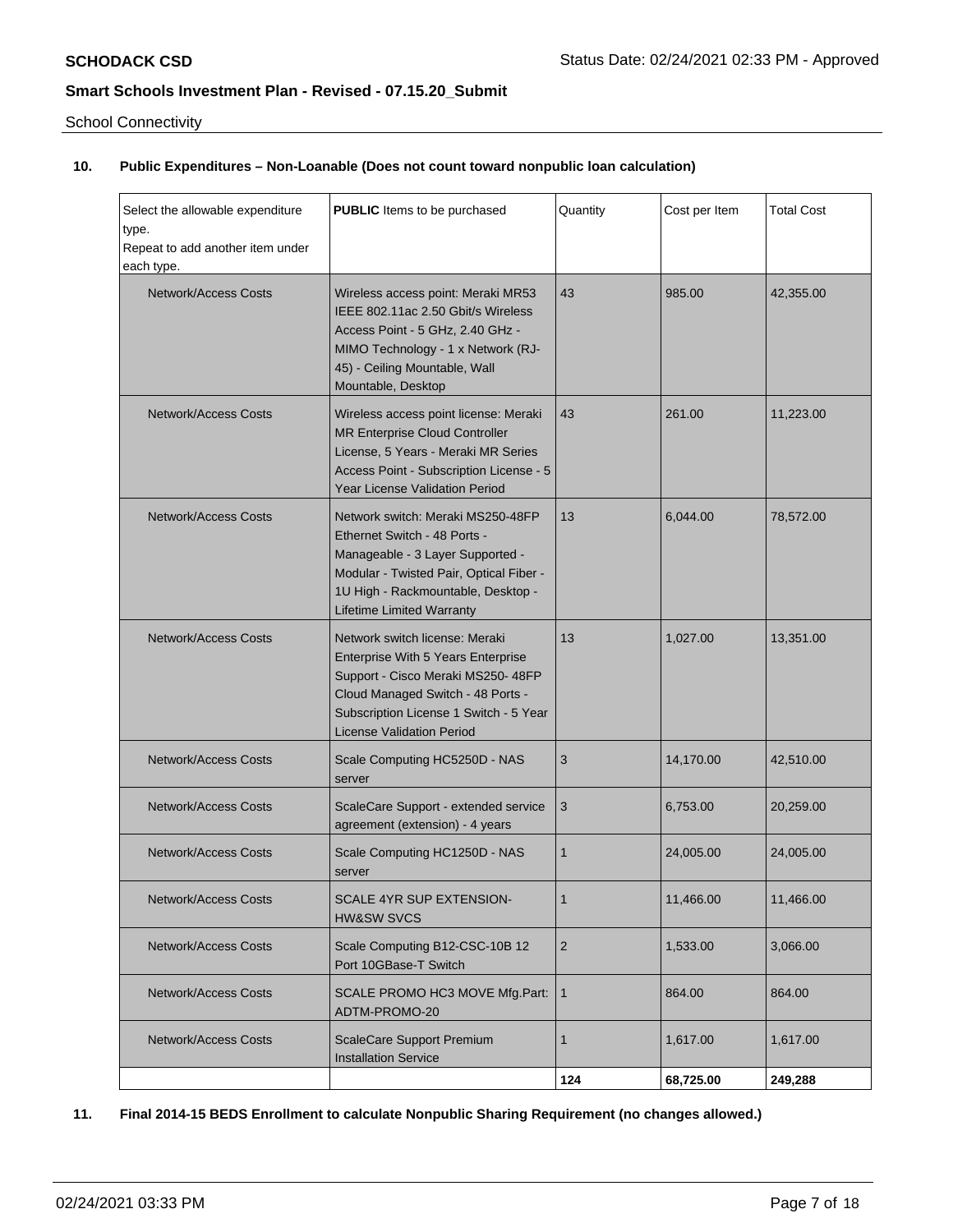School Connectivity

|            | Public Enrollment | l Nonpublic Enrollment | <b>Total Enrollment</b> | Nonpublic Percentage |
|------------|-------------------|------------------------|-------------------------|----------------------|
| Enrollment | 889               |                        | 889.00                  | 0.00                 |

### **12. Total Public Budget - Loanable (Counts toward the nonpublic loan calculation)**

|                                                 | Public Allocations | <b>Estimated Nonpublic Loan</b><br>Amount | <b>Estimated Total Sub-Allocations</b> |
|-------------------------------------------------|--------------------|-------------------------------------------|----------------------------------------|
| Network/Access Costs                            | (No Response)      | 0.00                                      | 0.00                                   |
| School Internal Connections and  <br>Components | (No Response)      | 0.00                                      | 0.00                                   |
| Other                                           | (No Response)      | 0.00                                      | 0.00                                   |
| Totals:                                         | 0.00               |                                           |                                        |

### **13. Total Public Budget – Non-Loanable (Does not count toward the nonpublic loan calculation)**

|                                            | Sub-                     |
|--------------------------------------------|--------------------------|
| Network/Access Costs                       | Allocation<br>249,288.00 |
| <b>Outside Plant Costs</b>                 | (No Response)            |
| School Internal Connections and Components | (No Response)            |
| <b>Professional Services</b>               | (No Response)            |
| Testing                                    | (No Response)            |
| <b>Other Upfront Costs</b>                 | (No Response)            |
| <b>Other Costs</b>                         | (No Response)            |
| Totals:                                    | 249,288.00               |

# **14. School Connectivity Totals**

|                          | Total Sub-Allocations |
|--------------------------|-----------------------|
| Total Loanable Items     | 0.00                  |
| Total Non-Ioanable Items | 249,288.00            |
| <b>Totals:</b>           | 249,288               |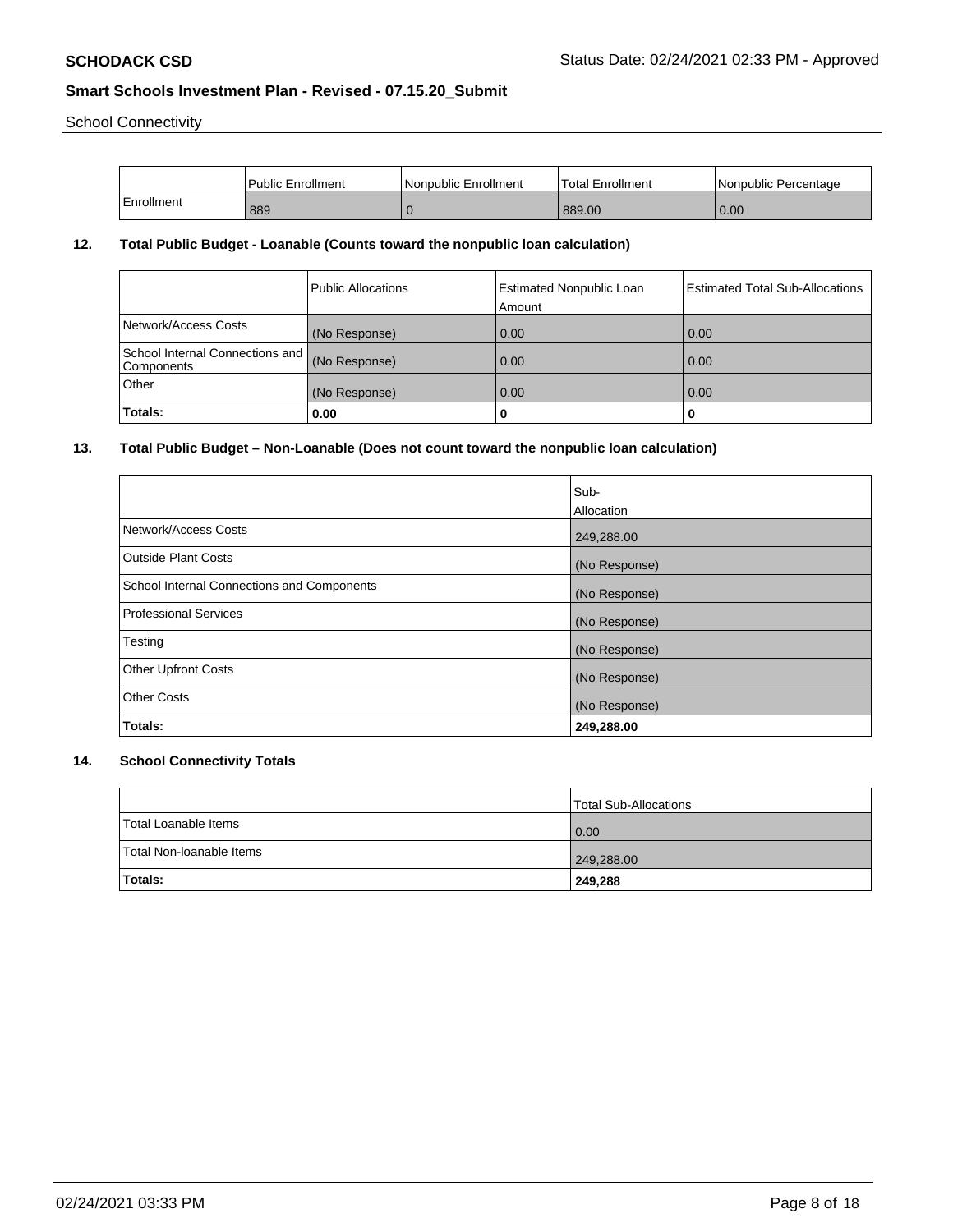Community Connectivity (Broadband and Wireless)

**1. Describe how you intend to use Smart Schools Bond Act funds for high-speed broadband and/or wireless connectivity projects in the community.**

(No Response)

**2. Please describe how the proposed project(s) will promote student achievement and increase student and/or staff access to the Internet in a manner that enhances student learning and/or instruction outside of the school day and/or school building.**

(No Response)

**3. Community connectivity projects must comply with all the necessary local building codes and regulations (building and related permits are not required prior to plan submission).**

 $\Box$  I certify that we will comply with all the necessary local building codes and regulations.

**4. Please describe the physical location of the proposed investment.**

(No Response)

**5. Please provide the initial list of partners participating in the Community Connectivity Broadband Project, along with their Federal Tax Identification (Employer Identification) number.**

| <b>Project Partners</b> | l Federal ID # |
|-------------------------|----------------|
| (No Response)           | (No Response)  |

**6. Please detail the type, quantity, per unit cost and total cost of the eligible items under each sub-category.**

| Select the allowable expenditure | Item to be purchased | Quantity      | Cost per Item | <b>Total Cost</b> |
|----------------------------------|----------------------|---------------|---------------|-------------------|
| type.                            |                      |               |               |                   |
| Repeat to add another item under |                      |               |               |                   |
| each type.                       |                      |               |               |                   |
| (No Response)                    | (No Response)        | (No Response) | (No Response) | 0.00              |
|                                  |                      | o             | 0.00          |                   |

**7. If you are submitting an allocation for Community Connectivity, complete this table.**

**Note that the calculated Total at the bottom of the table must equal the Total allocation for this category that you entered in the SSIP Overview overall budget.**

|                                    | Sub-Allocation |
|------------------------------------|----------------|
| Network/Access Costs               | (No Response)  |
| Outside Plant Costs                | (No Response)  |
| <b>Tower Costs</b>                 | (No Response)  |
| <b>Customer Premises Equipment</b> | (No Response)  |
| <b>Professional Services</b>       | (No Response)  |
| Testing                            | (No Response)  |
| <b>Other Upfront Costs</b>         | (No Response)  |
| <b>Other Costs</b>                 | (No Response)  |
| Totals:                            | 0.00           |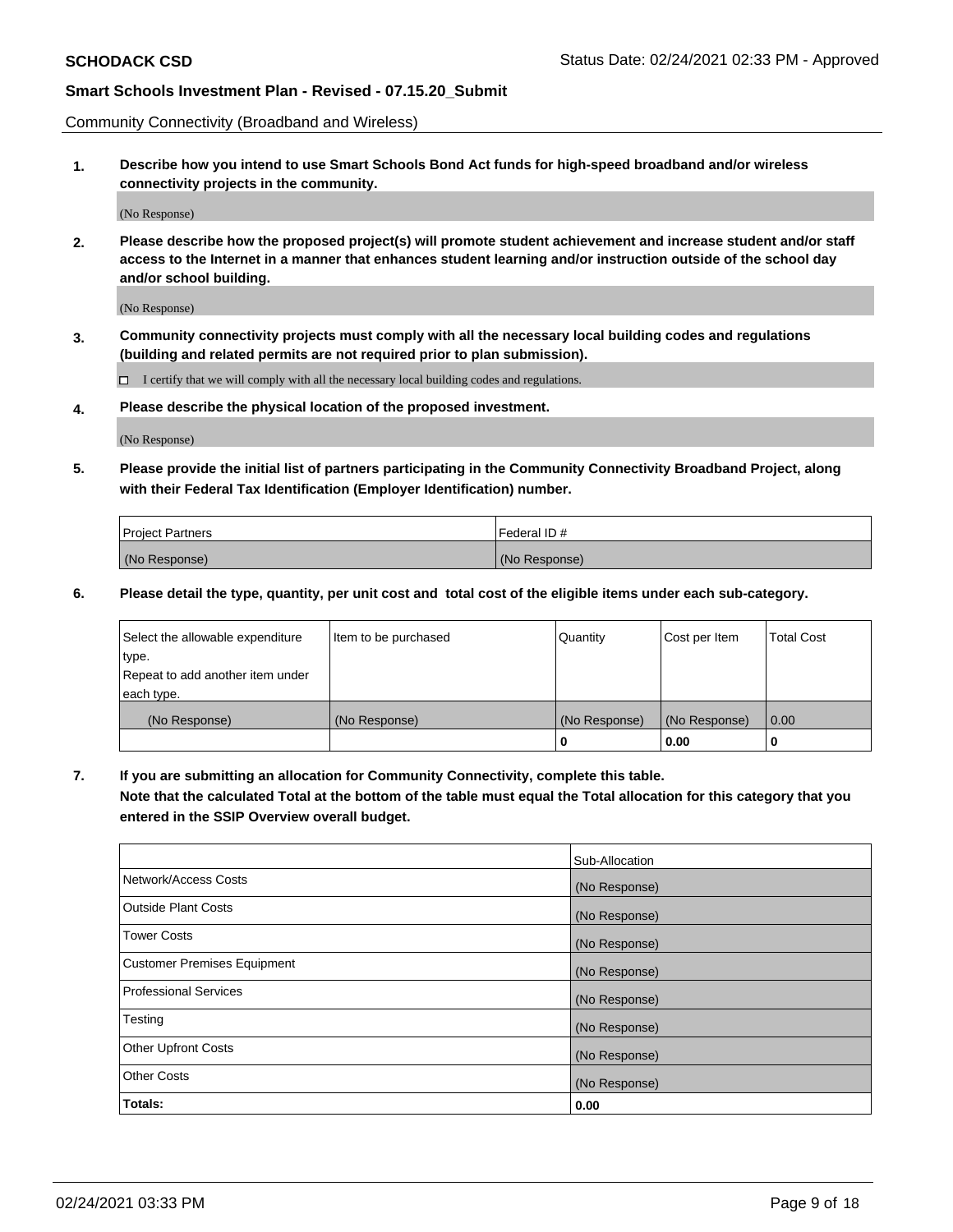#### Classroom Learning Technology

**1. In order for students and faculty to receive the maximum benefit from the technology made available under the Smart Schools Bond Act, their school buildings must possess sufficient connectivity infrastructure to ensure that devices can be used during the school day. Smart Schools Investment Plans must demonstrate that sufficient infrastructure that meets the Federal Communications Commission's 100 Mbps per 1,000 students standard currently exists in the buildings where new devices will be deployed, or is a planned use of a portion of Smart Schools Bond Act funds, or is under development through another funding source. Smart Schools Bond Act funds used for technology infrastructure or classroom technology investments must increase the number of school buildings that meet or exceed the minimum speed standard of 100 Mbps per 1,000 students and staff within 12 months. This standard may be met on either a contracted 24/7 firm service or a "burstable" capability. If the standard is met under the burstable criteria, it must be:**

**1. Specifically codified in a service contract with a provider, and**

**2. Guaranteed to be available to all students and devices as needed, particularly during periods of high demand, such as computer-based testing (CBT) periods.**

**Please describe how your district already meets or is planning to meet this standard within 12 months of plan submission.**

Schodack currently exceeds the recommended speedof the Federal Communications Commission minimum speed standard of 100 Mbps per 1,000 students.

We currently have a connection speed of 135Mbps through the Northeastern Regional Information Center which is greater than the recommended speed.

We continuously monitorthis connection in order to maintain speed and reliability.

- **1a. If a district believes that it will be impossible to meet this standard within 12 months, it may apply for a waiver of this requirement, as described on the Smart Schools website. The waiver must be filed and approved by SED prior to submitting this survey.**
	- By checking this box, you are certifying that the school district has an approved waiver of this requirement on file with the New York State Education Department.
- **2. Connectivity Speed Calculator (Required). If the district currently meets the required speed, enter "Currently Met" in the last box: Expected Date When Required Speed Will be Met.**

|                         | l Number of<br><b>Students</b> | Required Speed<br>l in Mbps | Current Speed in<br><b>Mbps</b> | Expected Speed<br>to be Attained<br>Within 12 Months 1Speed Will be Met1 | Expected Date<br>When Required |
|-------------------------|--------------------------------|-----------------------------|---------------------------------|--------------------------------------------------------------------------|--------------------------------|
|                         |                                |                             |                                 |                                                                          |                                |
| <b>Calculated Speed</b> | 900                            | 90.00                       | 135                             | 135                                                                      | current                        |

**3. If the district wishes to have students and staff access the Internet from wireless devices within the school building, or in close proximity to it, it must first ensure that it has a robust Wi-Fi network in place that has sufficient bandwidth to meet user demand.**

**Please describe how you have quantified this demand and how you plan to meet this demand.**

The School Connectivity plans will address any necessary upgrades to the Wireless System. From the School Connectivity plan:

A major goal of School Connectivity is to provide students and staff access from wireless devices within the school building. We are seeing staff and students that often have not just 1 but sometimes 2 or 3 wireless devices that require connectivity.

Upgrades to our wireless system and infrastructure will help us provide a safe, reliable, and robust wireless network to all students, staff, and public guests while protecting district assets from malicious behavior.

**4. All New York State public school districts are required to complete and submit an Instructional Technology Plan survey to the New York State Education Department in compliance with Section 753 of the Education Law and per Part 100.12 of the Commissioner's Regulations.**

**Districts that include educational technology purchases as part of their Smart Schools Investment Plan must have a submitted and approved Instructional Technology Plan survey on file with the New York State Education Department.**

By checking this box, you are certifying that the school district has an approved Instructional Technology Plan survey on file with the New York State Education Department.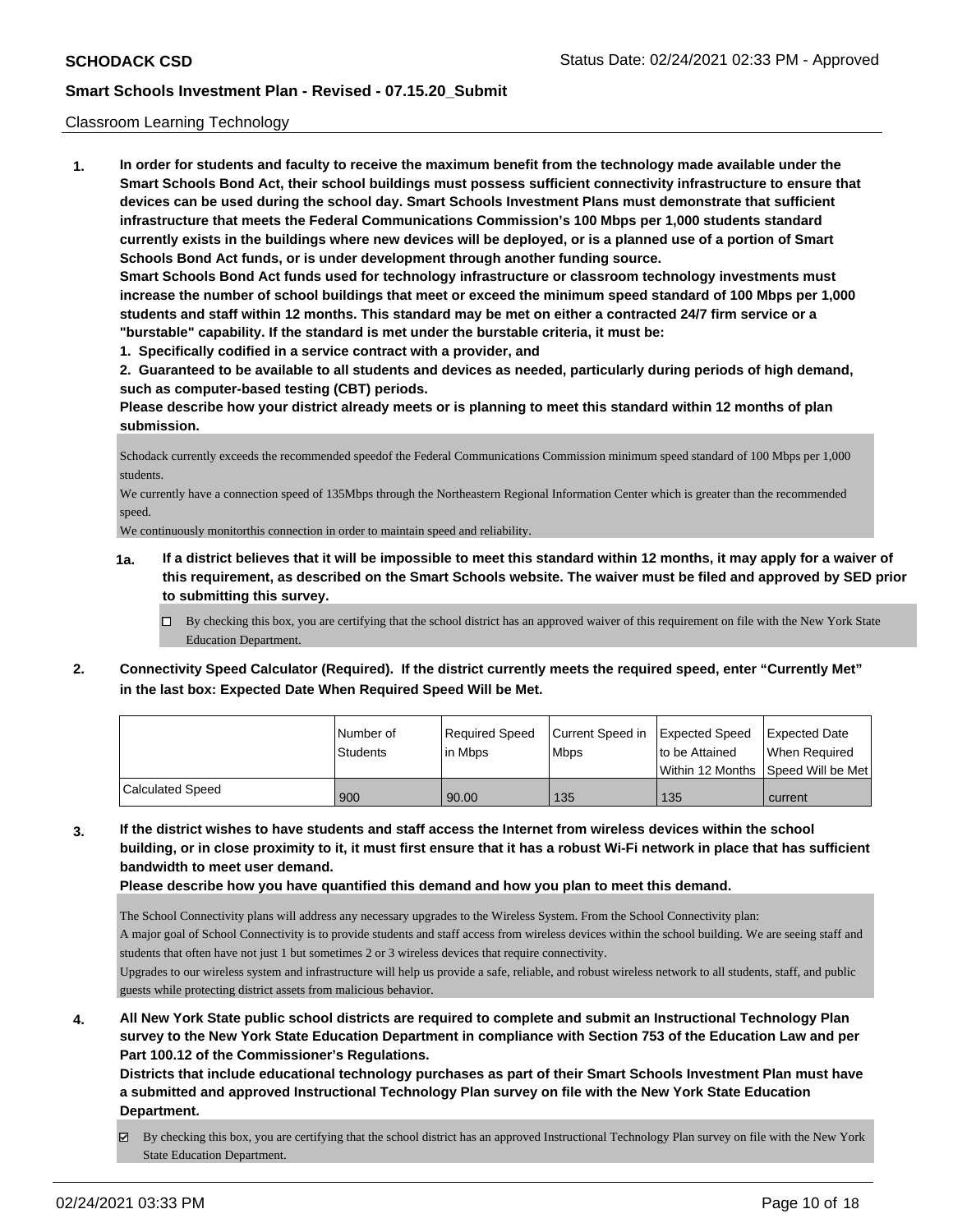#### Classroom Learning Technology

# **5. Describe the devices you intend to purchase and their compatibility with existing or planned platforms or systems. Specifically address the adequacy of each facility's electrical, HVAC and other infrastructure necessary to install and support the operation of the planned technology.**

Interactive whiteboard technology that supports teaching and learning is used on a daily basis throughout the district. All students in grades K-12 have become accosted to this technology to assist with the learning process in the classrooms. Aging SMART boards and projectors will be replaced interactive panels that are more cost-efficient included enhanced features, and last longer providing a greater return on investment. The district has seen first hand the benefits of the proper utilization of this technology and has leveraged the use of such things like interactive whiteboards, interactive flat-panel displays, and video conferencing equipment as a critical component to the learning process for our faculty, staff, and our students..All devices willbe fully compatible with the proposed network upgrades of boththe wired and wireless networks.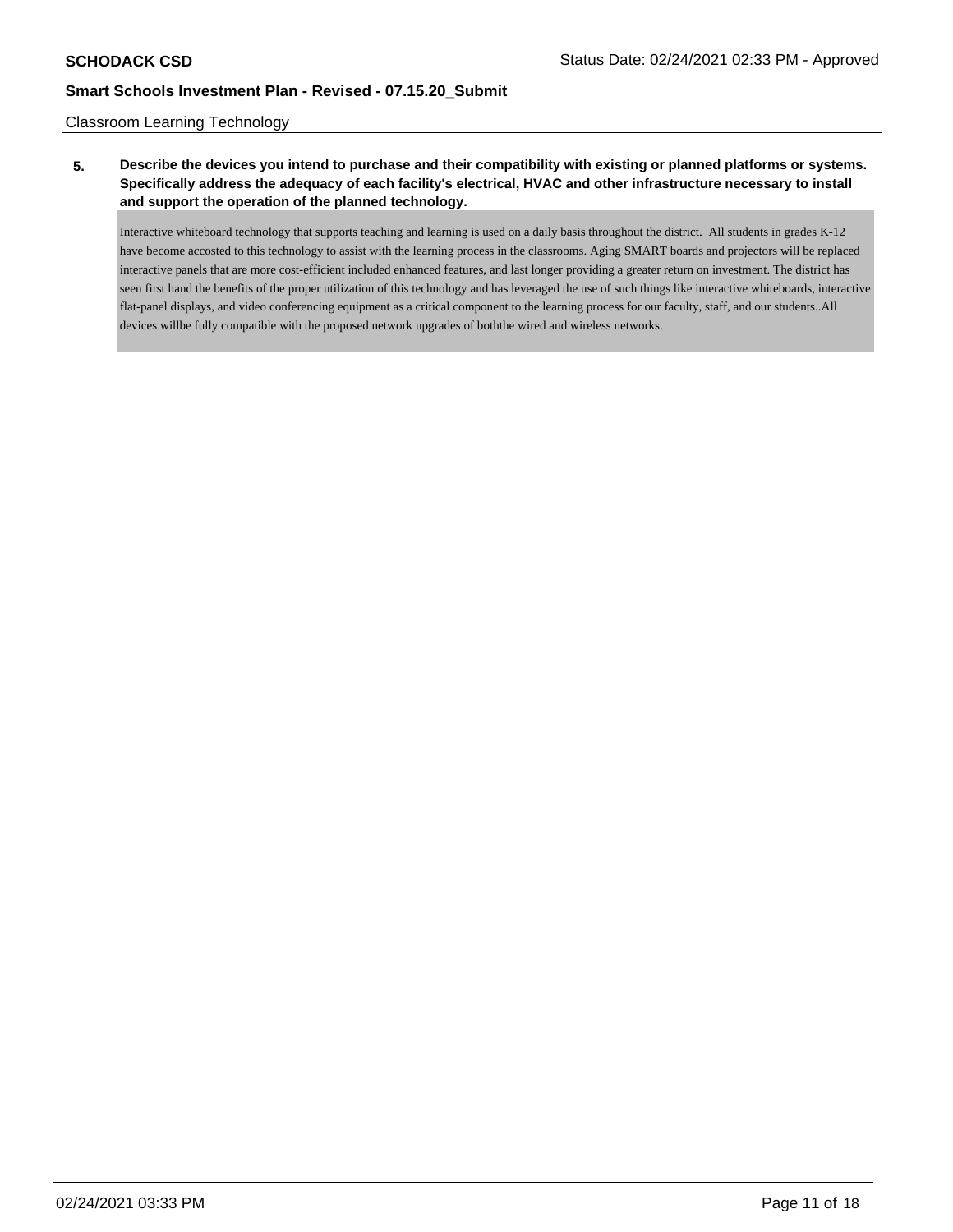#### Classroom Learning Technology

- **6. Describe how the proposed technology purchases will:**
	- **> enhance differentiated instruction;**
	- **> expand student learning inside and outside the classroom;**
	- **> benefit students with disabilities and English language learners; and**
	- **> contribute to the reduction of other learning gaps that have been identified within the district.**

**The expectation is that districts will place a priority on addressing the needs of students who struggle to succeed in a rigorous curriculum. Responses in this section should specifically address this concern and align with the district's Instructional Technology Plan (in particular Question 2 of E. Curriculum and Instruction: "Does the district's instructional technology plan address the needs of students with disabilities to ensure equitable access to instruction, materials and assessments?" and Question 3 of the same section: "Does the district's instructional technology plan address the provision of assistive technology specifically for students with disabilities to ensure access to and participation in the general curriculum?")**

**In addition, describe how the district ensures equitable access to instruction, materials and assessments and participation in the general curriculum for both SWD and English Language Learners/Multilingual Learners (ELL/MLL) students.**

The proposed technology purchases will help the Schodack Central School District enhance differentiated instruction and expand student learning inside and outside the in a variety of ways. At Maple Hill Jr./Sr. High School we have committed to a 1:1 environment for all of our students in grades 7-12. Being in a 1:1 environment affords teachers the opportunity to differentiate instruction, provide timely feedback, and extend learning opportunities outside of the walls of the classroom. Students are expected to collaborate on a variety of classwork both in school and for larger teambased projects. Access to technology and having a strong network infrastructure allows us to maximize technology within the classroom and throughout the district. The purchases identified within this application are primarily geared toward improving the quality of our switches, wireless access points, and servers to better support the 1:1 learning environment. The technology also allows our students with disabilities and our English Language Learner population to get access to the support they need. This can be done through the use of web resources or applications that can be downloaded to different devices. In addition, the interactive panels can be utilized as a teaching tool to engage the whole class during instruction or can be utilized by the student to differentiate instruction to meet the individual needs of special education students, English Language Learners, or students needing additional support. The technology identified will also allow students to recover credits needed for graduation. Through different online programs, students may work on classes inside or outside their prescribed schedule.

At the K-6 Castleton Elementary School, teachers often use technology to support the learning happening each day. Devices are used to support center-based instruction, for Academic Intervention Services, and to help guide instructional decisions made within the classroom. For some time, the Castleton Elementary has been using i-Ready Diagnostic and instruction for reading and math. These computer-based assessments are administered three times per year and the data allows us to better understand the strengths and weaknesses of each individual student. The information provided allows teachers to provide targeted support and differentiate instruction to all learners across the spectrum. It is essential that we have a strong network capable of leveraging technology for this purpose. In addition, teachers also utilize technology for a variety of purposes within the classroom setting ranging from using the internet to support the content being taught to collaborative projects from applications to provide practice in basic skills to learning the foundations of coding. With the use of technology, teachers are able to create center-based instruction that allows students, with varying degrees of academic skills, to work on a curriculum that matches their abilities. Our elementary teachers have come to rely on the use of interactive technology within their classrooms. Students often engage with the interactive panels during all aspects of the day from completing the day count and calendar activities, attendance, and enhancing student engagement throughout the curriculum. In addition, our special education teachers and ELL teacher leverage the use of this technology to enhance small group lessons or to provide more targeted individualization through the use of the interactive panels.

In addition to the examples identified above, technology is used in many other ways. We have identified that the teaching of Science, Technology, Engineering, and Math (STEM) instruction is a learning gap at the elementary school. Through a recently created Capital Project enhancements were made at the elementary school to include the creation of a new Innovative Learning Lab. The district has committed to staffing this new space with a teacher who will work and collaborate with all classroom teachers to enhance and improve the teaching of STEM throughout the building. We know that students learn by doing and it is our hope that we will leverage some of our Smart School funding to purchase some technology that can be utilized to support instruction in this space. This could come in the form of interactive displays, robotics, computers, Virtual Reality (VR) kits, or other items to enhance the instructional opportunities for our students.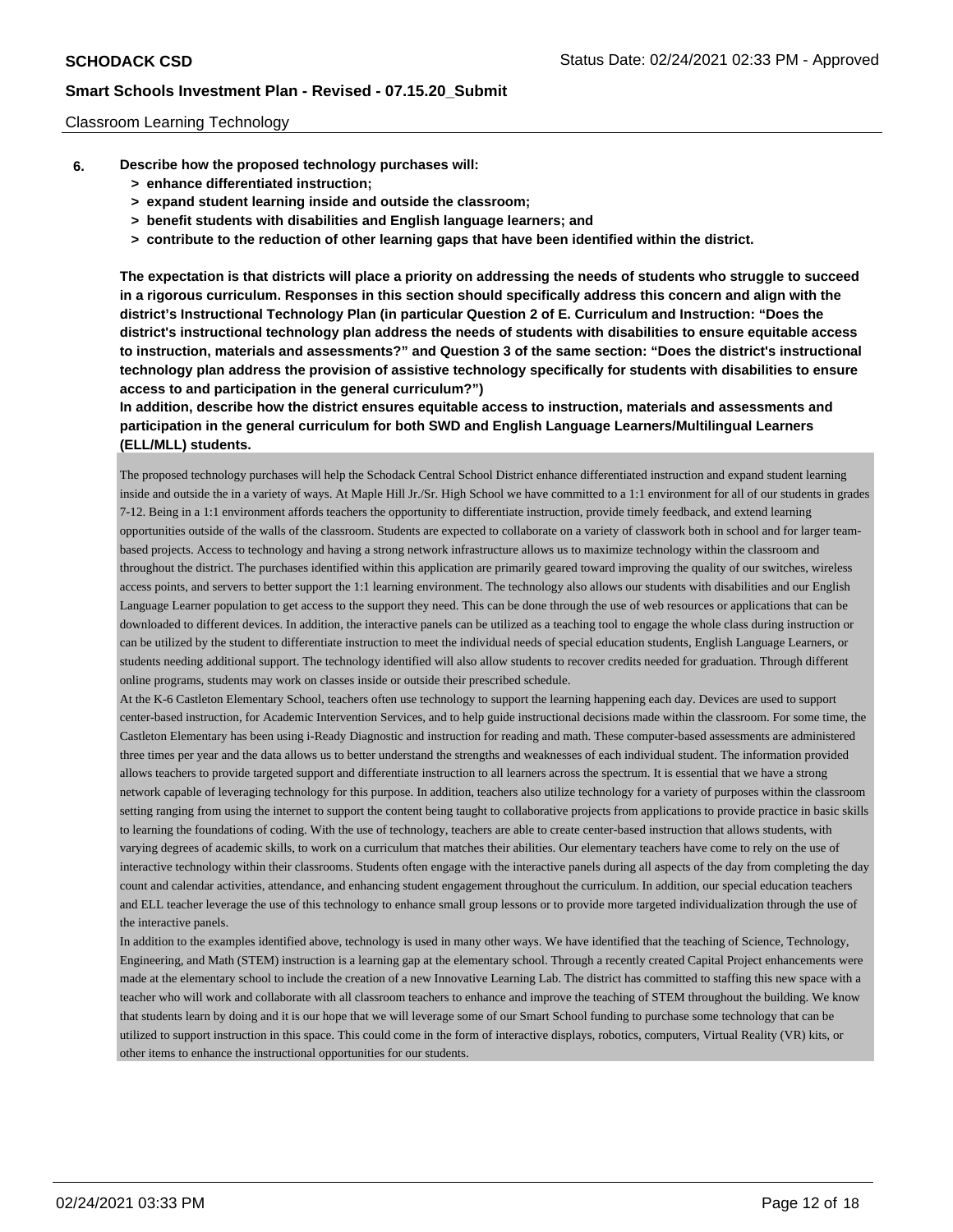#### Classroom Learning Technology

# **7. Where appropriate, describe how the proposed technology purchases will enhance ongoing communication with parents and other stakeholders and help the district facilitate technology-based regional partnerships, including distance learning and other efforts.**

The Schodack Central School District takes pride in our communication with all stakeholders. We currently communicate academic information, attendance information, and general announcements through the Parent Portal using our Student Information System. We share announcements, updates, and information about our programs and school events through social media such as Twitter and Facebook. As we continue to improve our 1:1 environment, our teachers are continuously learning how to leverage technology to enhance instruction and communication with students and parents. The use of Google Apps for Education (GAFE) allows students to receive feedback quickly and allows for parents to receive weekly updates regarding student progress. Our extensive PD plan looks to engage parents in providing feedback on ways in which we can improve the sharing of both curricular and logistical information.

The technology infrastructure upgrades allow us to expand and improve our instructional program which positively impacts our students, faculty, and community at large. We currently use our distance learning classroom to the fullest extent of its capability. Not only do we host and receive classes for students during the school day but we have also hosted college classes in the evenings that were received by other communities and look to make it available to other community agencies, such as police and fire, to assist with training efforts as well. Additionally, we serve as the primary hub of our rural community. Our wireless network will be available for community use during events and at times in the evenings. Included in our recent Capital project, we designed and built outdoor seating on areas of our campus that will allow the community access to the robust wireless network we intend to build.

**8. Describe the district's plan to provide professional development to ensure that administrators, teachers and staff can employ the technology purchased to enhance instruction successfully.**

**Note: This response should be aligned and expanded upon in accordance with your district's response to Question 1 of F. Professional Development of your Instructional Technology Plan: "Please provide a summary of professional development offered to teachers and staff, for the time period covered by this plan, to support technology to enhance teaching and learning. Please include topics, audience and method of delivery within your summary."**

The Schodack Central School District has embarked on an aggressive professional development plan that looks to expand our faculty and staff's skills and comfort level in using technology. We have utilized the TRAx Digital ReadinessSurvey to understand the strength and areas of need across the entire learning community. We have participated in local and global learning communities to discover new and innovative ways to expand the educational experience for our students. We have accomplished this by the use of webinars, blended on-line learning communities both within the school district and collaboratively with other school districts, and through hands-on presentations from outside educational trainers during Professional Development days as well as supported in-service opportunities. We have used district faculty to provide hands-on training and to share best practices that are being implemented in their classrooms. We have accomplished this through "tech slams" and "tech days". "Tech slams" have been designed to give teachers a peek inside their colleague's classrooms and what they are doing with technology to enrich the educational experiences for students. "Tech days"were designed for teachers to get together after school to discuss and share technology ideas. As part of the Professional Development support, the district has created a position called Educational Technology Specialist. This person works in k-12classrooms with teachers to help use and share educational technology practice. To further utilize our faculty in the training process we have created a small group of Super Users at the high school. These are teacher leaders in terms of technology and instructional practice that have the respect of their colleagues. This small group meets with the building administrator and Education Technology Specialist regularly to discuss, plan, and implement professional development during Professional Development days as well as after school. They are instrumental in helping to prepare for a number of advances we will have with future technology purchases. Currently, in conjunction with the building administration, this group deliversprofessional development geared toward ability level during faculty meetings. Additionally, this group has been tasked with offering summer professional development for both staff and students. This summer Professional Development has included Google Camps and additional technology opportunities to share best practices in educational technology.

- **9. Districts must contact one of the SUNY/CUNY teacher preparation programs listed on the document on the left side of the page that supplies the largest number of the district's new teachers to request advice on innovative uses and best practices at the intersection of pedagogy and educational technology.**
	- $\boxtimes$  By checking this box, you certify that you have contacted the SUNY/CUNY teacher preparation program that supplies the largest number of your new teachers to request advice on these issues.
	- **9a. Please enter the name of the SUNY or CUNY Institution that you contacted.**

SUNY Albany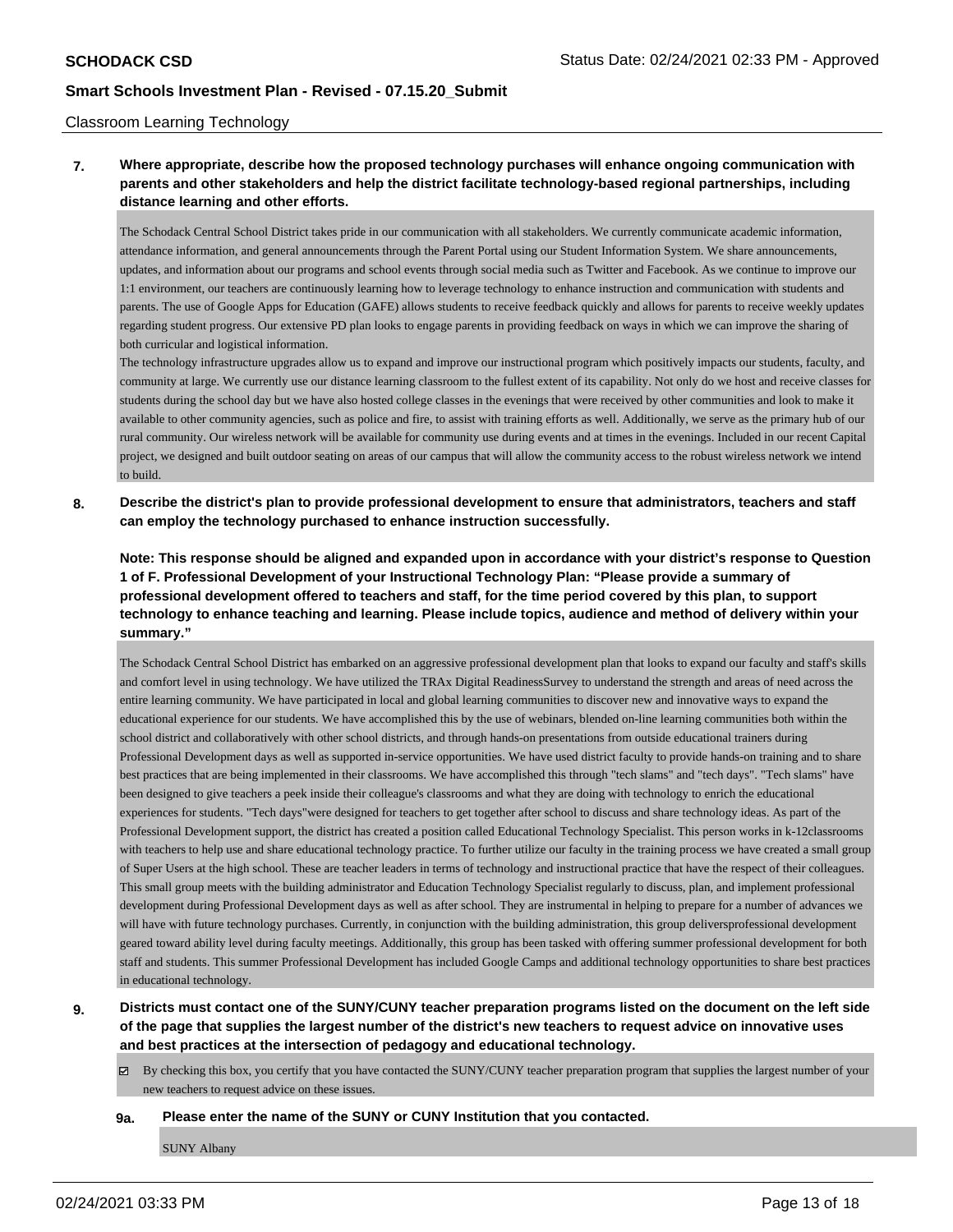Classroom Learning Technology

**9b. Enter the primary Institution phone number.**

518-442-4007

**9c. Enter the name of the contact person with whom you consulted and/or will be collaborating with on innovative uses of technology and best practices.**

Jianwei Zhang

**10. To ensure the sustainability of technology purchases made with Smart Schools funds, districts must demonstrate a long-term plan to maintain and replace technology purchases supported by Smart Schools Bond Act funds. This sustainability plan shall demonstrate a district's capacity to support recurring costs of use that are ineligible for Smart Schools Bond Act funding such as device maintenance, technical support, Internet and wireless fees, maintenance of hotspots, staff professional development, building maintenance and the replacement of incidental items. Further, such a sustainability plan shall include a long-term plan for the replacement of purchased devices and equipment at the end of their useful life with other funding sources.**

By checking this box, you certify that the district has a sustainability plan as described above.

**11. Districts must ensure that devices purchased with Smart Schools Bond funds will be distributed, prepared for use, maintained and supported appropriately. Districts must maintain detailed device inventories in accordance with generally accepted accounting principles.**

By checking this box, you certify that the district has a distribution and inventory management plan and system in place.

**12. Please detail the type, quantity, per unit cost and total cost of the eligible items under each sub-category.**

| Select the allowable expenditure<br>type. | I Item to be Purchased                                   | Quantity | Cost per Item | <b>Total Cost</b> |
|-------------------------------------------|----------------------------------------------------------|----------|---------------|-------------------|
| Repeat to add another item under          |                                                          |          |               |                   |
| each type.                                |                                                          |          |               |                   |
| Interactive Whiteboards                   | Newline TruTouch Flat Panel w/Touch<br>Monitor TT-6518RS | 28       | 1.789.00      | 50,092.00         |
| Interactive Whiteboards                   | Tripp Lite Wall mount for flat panel<br>monitor DWM3770X | 28       | 120.59        | 3,376.52          |
| Interactive Whiteboards                   | Samsung sound bar for flat panel<br>monitor HW-MS550/ZA  | 28       | 222.41        | 6,227.48          |
|                                           |                                                          | 84       | 2.132.00      | 59,696            |

#### **13. Final 2014-15 BEDS Enrollment to calculate Nonpublic Sharing Requirement (no changes allowed.)**

|            | l Public Enrollment | l Nonpublic Enrollment | <b>Total Enrollment</b> | <i>Nonpublic</i><br><b>I</b> Percentage |
|------------|---------------------|------------------------|-------------------------|-----------------------------------------|
| Enrollment | 889                 |                        | 889.00                  | 0.00                                    |

#### **14. If you are submitting an allocation for Classroom Learning Technology complete this table.**

|                         | Public School Sub-Allocation | Estimated Nonpublic Loan<br>Amount<br>(Based on Percentage Above) | <b>Estimated Total Public and</b><br>Nonpublic Sub-Allocation |
|-------------------------|------------------------------|-------------------------------------------------------------------|---------------------------------------------------------------|
| Interactive Whiteboards | 59,696.00                    | 0.00                                                              | 59,696.00                                                     |
| Computer Servers        | (No Response)                | 0.00                                                              | 0.00                                                          |
| Desktop Computers       | (No Response)                | 0.00                                                              | 0.00                                                          |
| Laptop Computers        | (No Response)                | 0.00                                                              | 0.00                                                          |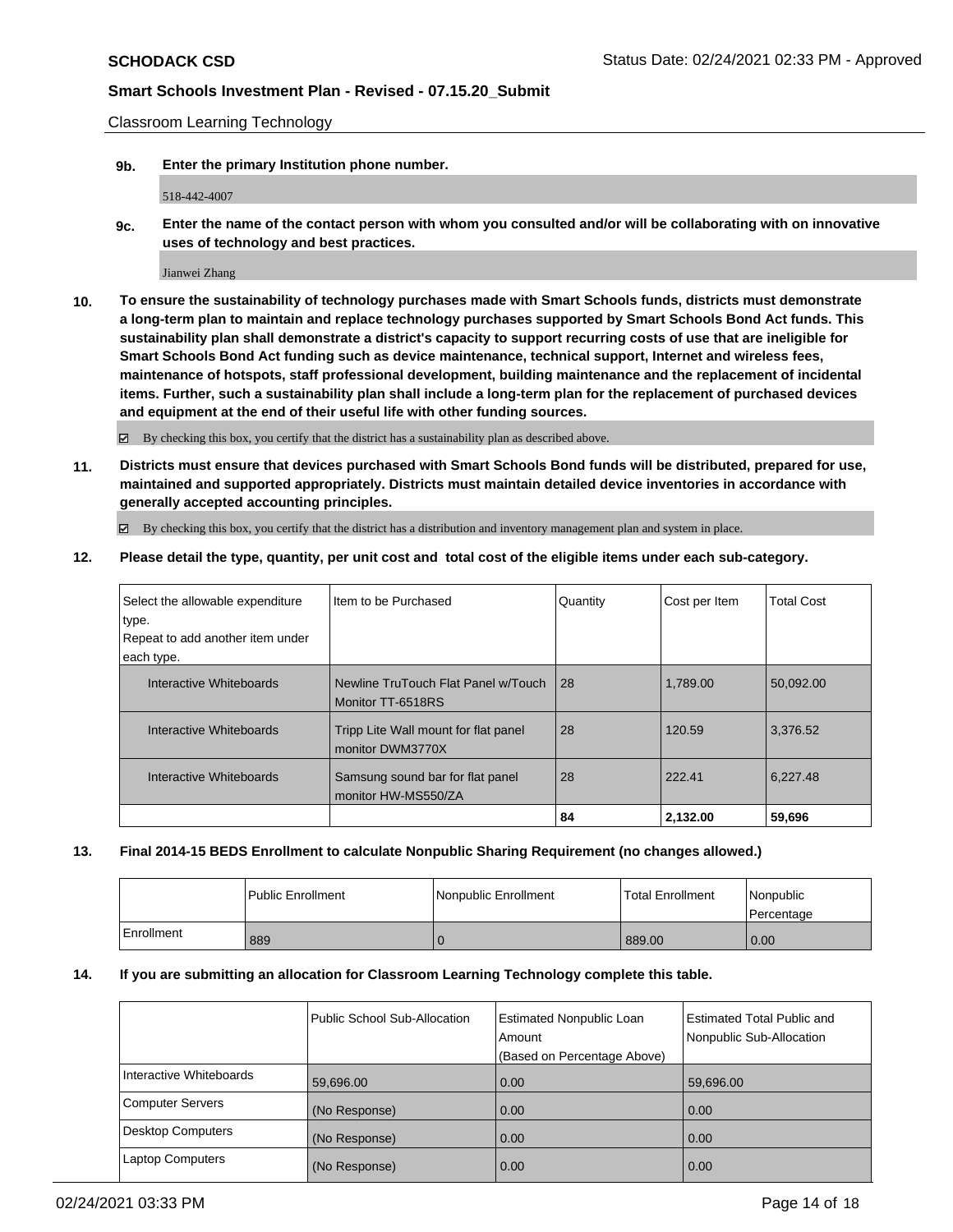Classroom Learning Technology

|                         | Public School Sub-Allocation | Estimated Nonpublic Loan<br>Amount | Estimated Total Public and<br>Nonpublic Sub-Allocation |
|-------------------------|------------------------------|------------------------------------|--------------------------------------------------------|
|                         |                              | (Based on Percentage Above)        |                                                        |
| <b>Tablet Computers</b> | (No Response)                | 0.00                               | 0.00                                                   |
| <b>Other Costs</b>      | (No Response)                | 0.00                               | 0.00                                                   |
| Totals:                 | 59,696.00                    | 0                                  | 59,696                                                 |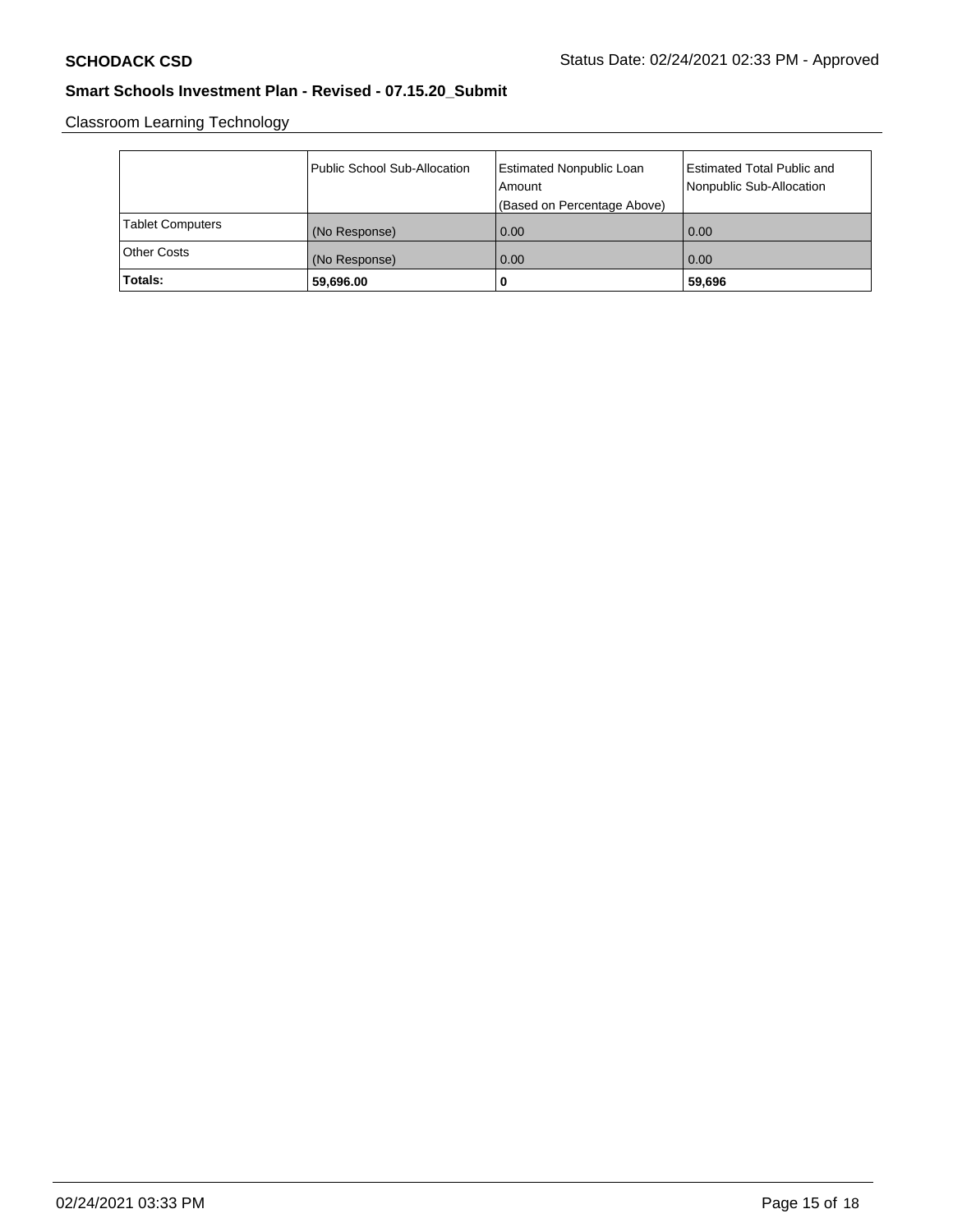#### Pre-Kindergarten Classrooms

**1. Provide information regarding how and where the district is currently serving pre-kindergarten students and justify the need for additional space with enrollment projections over 3 years.**

(No Response)

- **2. Describe the district's plan to construct, enhance or modernize education facilities to accommodate prekindergarten programs. Such plans must include:**
	- **Specific descriptions of what the district intends to do to each space;**
	- **An affirmation that new pre-kindergarten classrooms will contain a minimum of 900 square feet per classroom;**
	- **The number of classrooms involved;**
	- **The approximate construction costs per classroom; and**
	- **Confirmation that the space is district-owned or has a long-term lease that exceeds the probable useful life of the improvements.**

(No Response)

**3. Smart Schools Bond Act funds may only be used for capital construction costs. Describe the type and amount of additional funds that will be required to support ineligible ongoing costs (e.g. instruction, supplies) associated with any additional pre-kindergarten classrooms that the district plans to add.**

(No Response)

**4. All plans and specifications for the erection, repair, enlargement or remodeling of school buildings in any public school district in the State must be reviewed and approved by the Commissioner. Districts that plan capital projects using their Smart Schools Bond Act funds will undergo a Preliminary Review Process by the Office of Facilities Planning.**

**Please indicate on a separate row each project number given to you by the Office of Facilities Planning.**

| Project Number |  |
|----------------|--|
| (No Response)  |  |
|                |  |

**5. Please detail the type, quantity, per unit cost and total cost of the eligible items under each sub-category.**

| Select the allowable expenditure | Item to be purchased | Quantity      | Cost per Item | <b>Total Cost</b> |
|----------------------------------|----------------------|---------------|---------------|-------------------|
| type.                            |                      |               |               |                   |
| Repeat to add another item under |                      |               |               |                   |
| each type.                       |                      |               |               |                   |
| (No Response)                    | (No Response)        | (No Response) | (No Response) | 0.00              |
|                                  |                      | U             | 0.00          |                   |

**6. If you have made an allocation for Pre-Kindergarten Classrooms, complete this table. Note that the calculated Total at the bottom of the table must equal the Total allocation for this category that you entered in the SSIP Overview overall budget.**

| Totals:                                  | 0.00           |
|------------------------------------------|----------------|
| <b>Other Costs</b>                       | (No Response)  |
| Enhance/Modernize Educational Facilities | (No Response)  |
| Construct Pre-K Classrooms               | (No Response)  |
|                                          | Sub-Allocation |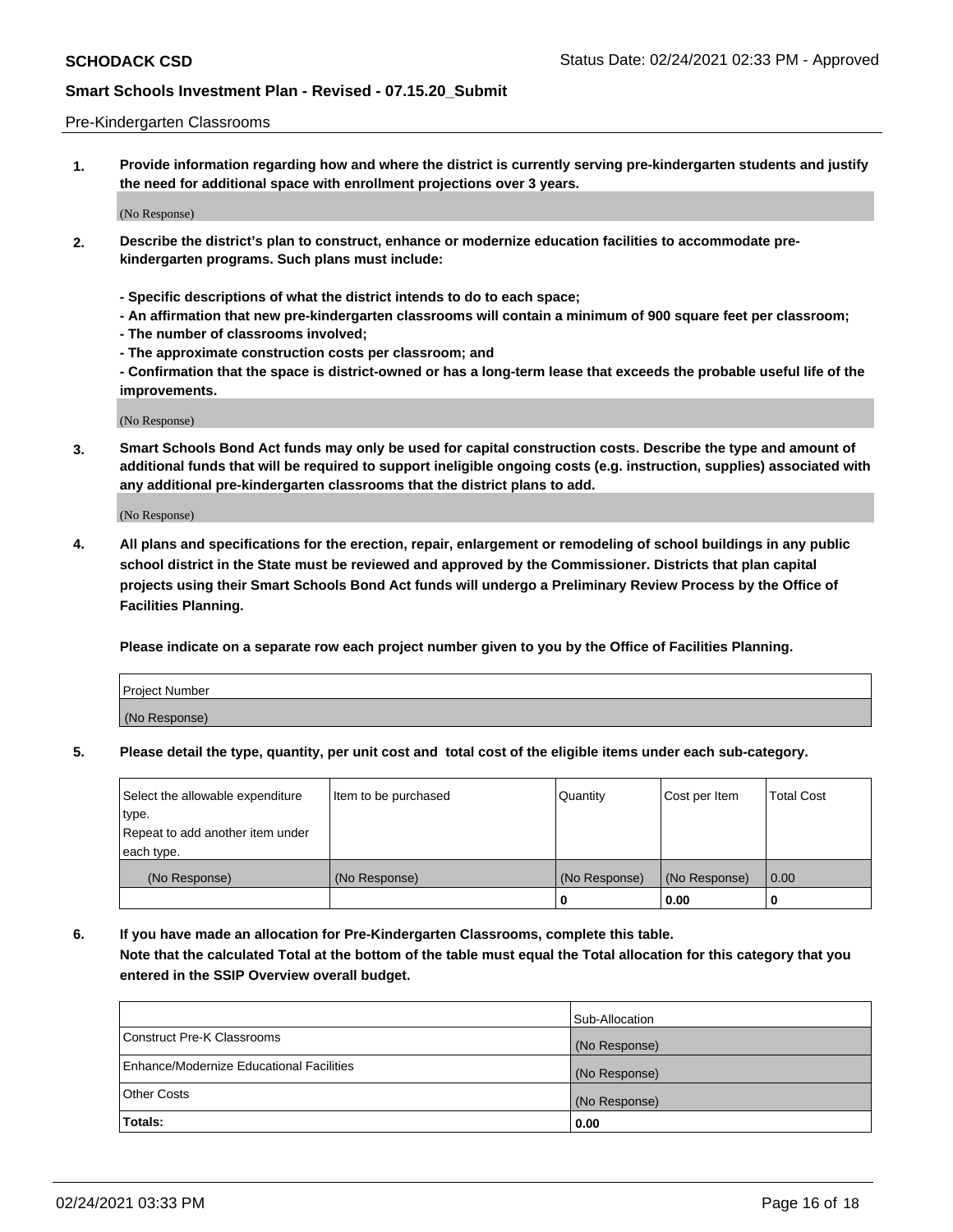Replace Transportable Classrooms

**1. Describe the district's plan to construct, enhance or modernize education facilities to provide high-quality instructional space by replacing transportable classrooms.**

(No Response)

**2. All plans and specifications for the erection, repair, enlargement or remodeling of school buildings in any public school district in the State must be reviewed and approved by the Commissioner. Districts that plan capital projects using their Smart Schools Bond Act funds will undergo a Preliminary Review Process by the Office of Facilities Planning.**

**Please indicate on a separate row each project number given to you by the Office of Facilities Planning.**

| Project Number |  |
|----------------|--|
|                |  |
|                |  |
|                |  |
| (No Response)  |  |
|                |  |
|                |  |

**3. For large projects that seek to blend Smart Schools Bond Act dollars with other funds, please note that Smart Schools Bond Act funds can be allocated on a pro rata basis depending on the number of new classrooms built that directly replace transportable classroom units.**

**If a district seeks to blend Smart Schools Bond Act dollars with other funds describe below what other funds are being used and what portion of the money will be Smart Schools Bond Act funds.**

(No Response)

**4. Please detail the type, quantity, per unit cost and total cost of the eligible items under each sub-category.**

| Select the allowable expenditure           | Item to be purchased | Quantity      | Cost per Item | <b>Total Cost</b> |
|--------------------------------------------|----------------------|---------------|---------------|-------------------|
| ∣type.<br>Repeat to add another item under |                      |               |               |                   |
| each type.                                 |                      |               |               |                   |
| (No Response)                              | (No Response)        | (No Response) | (No Response) | 0.00              |
|                                            |                      | 0             | 0.00          |                   |

**5. If you have made an allocation for Replace Transportable Classrooms, complete this table. Note that the calculated Total at the bottom of the table must equal the Total allocation for this category that you entered in the SSIP Overview overall budget.**

|                                                | Sub-Allocation |
|------------------------------------------------|----------------|
| Construct New Instructional Space              | (No Response)  |
| Enhance/Modernize Existing Instructional Space | (No Response)  |
| Other Costs                                    | (No Response)  |
| Totals:                                        | 0.00           |